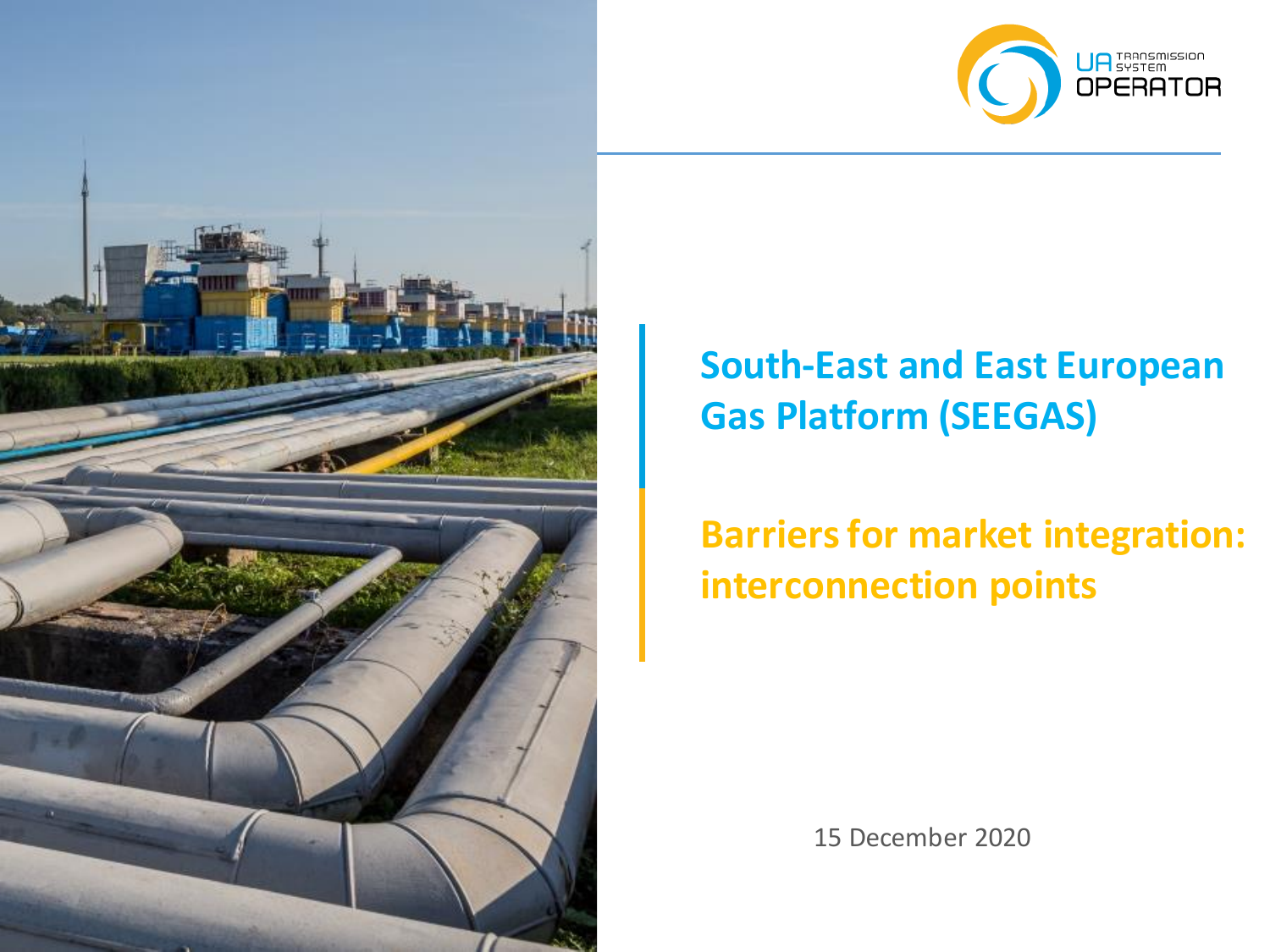## **EU rules implementation creates new opportunities**





### **LAUNCH OF SHORTHAUL SERVICE**

Starting from the beginning of the year, **6.1 billion cubic meters** of gas.

#### **LAUNCH OF VIRTUAL INTERCONNECTION POINTS AND VIRTUAL REVERSE**

*VIP Bereg* – operational from 1 May 2020; *VIP UA-PL – operational from 1 July* 2020.

> Creation of two VIPs allowed to import 3.6 bcm in form of backhaul, not physical transportation. Launch of the virtual reverse in IP Uzhgorod/VK allowed to import **additional** 3.1 bcm in form of backhaul and inject the gas into storage facilities.

### **INTERCONNECTION AGREEMENTS (IAs) SIGNED**



## **IMPLEMENTATION OF EU NETWORK CODES**

*NC INT* – from 2015 on import IPs, from 1 Jan 2020 on all IPs

*NC CAM* – from gas year 2020-2021 on all cross-border Ips.

#### **FULL IMPLEMENTATION OF CAPACITY AUCTIONS**

Starting from 1st October 2020 all capacity allocation at cross-border IPs is done through the auctions, including daily and within-day capacity. Auction results are available on TSO website.

#### **FIRST GAS TRANSIT FROM GREECE TO UKRAINE**

August 2020 the first transit was done via **Trans-Balkan gas corridor** in South-to-North direction – from Greece to Ukraine.More volumes were transported later in October.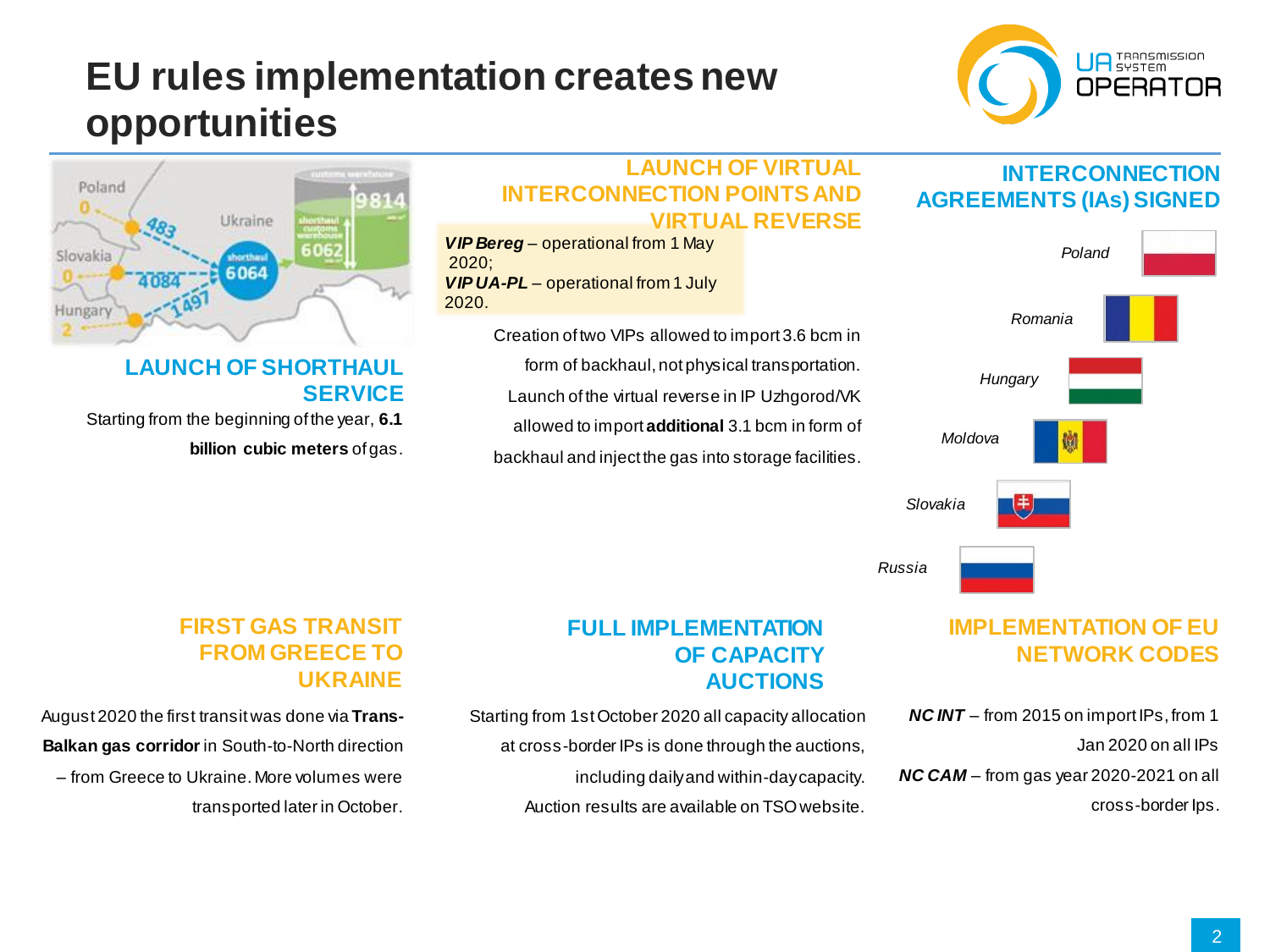## **Implementation of EU rules on cross-border IPs**





IPs without IAs IPs with IAs prepared, but not yet agreed / signed IPs with IA signed and applied already now / from 1 Jan 2020 VIP

Isaccea 1 – signed; Tekovo, Isaccea 2-3, Isaccea (Romania) – IA to be signed after commercial GMS issue solving.

Dual system applied in Ukraine – "new IPs" are functioning under the EU rules, while historic routes are blocked from the market by Naftogaz-Gazprom legacy contract.

The same business rules are applied everywhere on Ukraine – EU, Ukraine – Moldova, Ukraine – RF borders. Any shipper can sign a contract with us and have access to the capacities of the interconnection points under standard rules.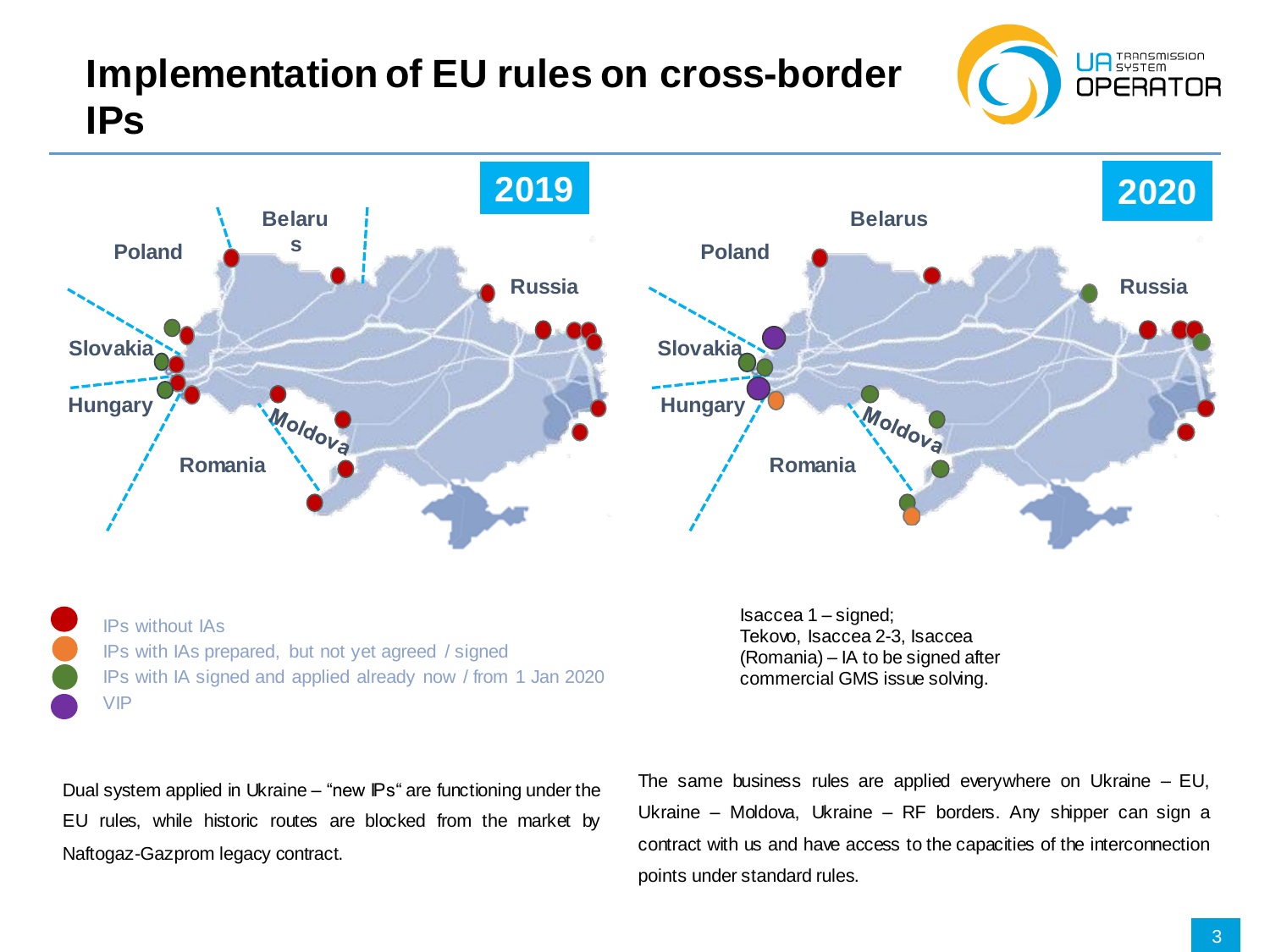

## **Capacity allocation auctions**

*Auction platforms introduced: [RBP](https://ipnew.rbp.eu/RBP.eu/#capacityauctions) (Hungary) and [GSA](https://gsaplatform.eu/auctions?tab=P) (Poland)*





Capacity for 2020-2021 and following gas years at all interconnection points are allocated by means of auction procedure, except for interruptible capacity for within-day period and capacity with restrictions (shorthaul).

#### *Gas TSO of Ukraine LLC provided the following for network users:*

- Free registration and using platforms;
- Ukrainian language of the interface and accompanying documents;
- Adapted registration and access procedure;
- Comprehensive information supporting;
- Transparency of public information.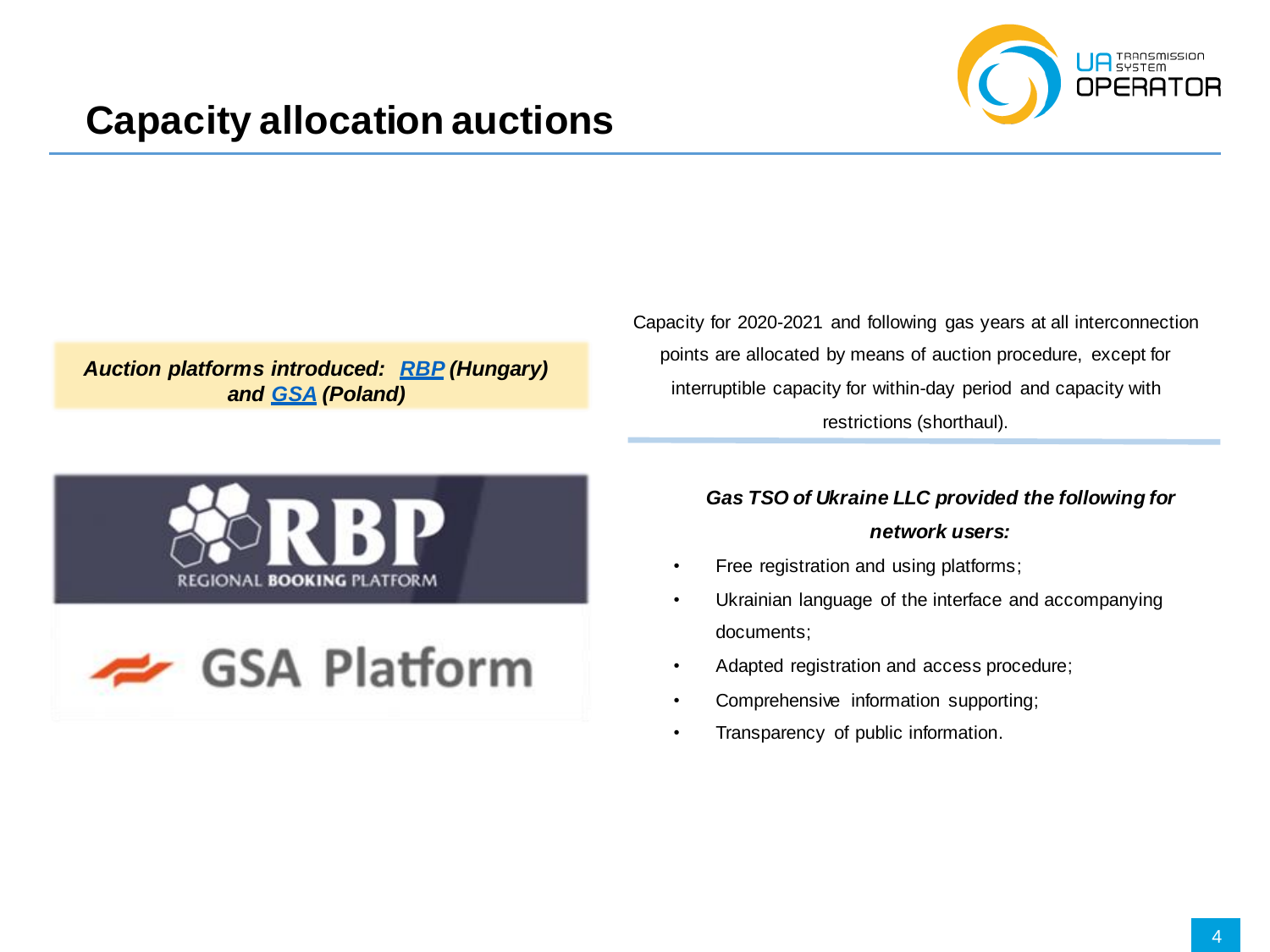

## **EFET 2020 Gas Hub Benchmarking Study**

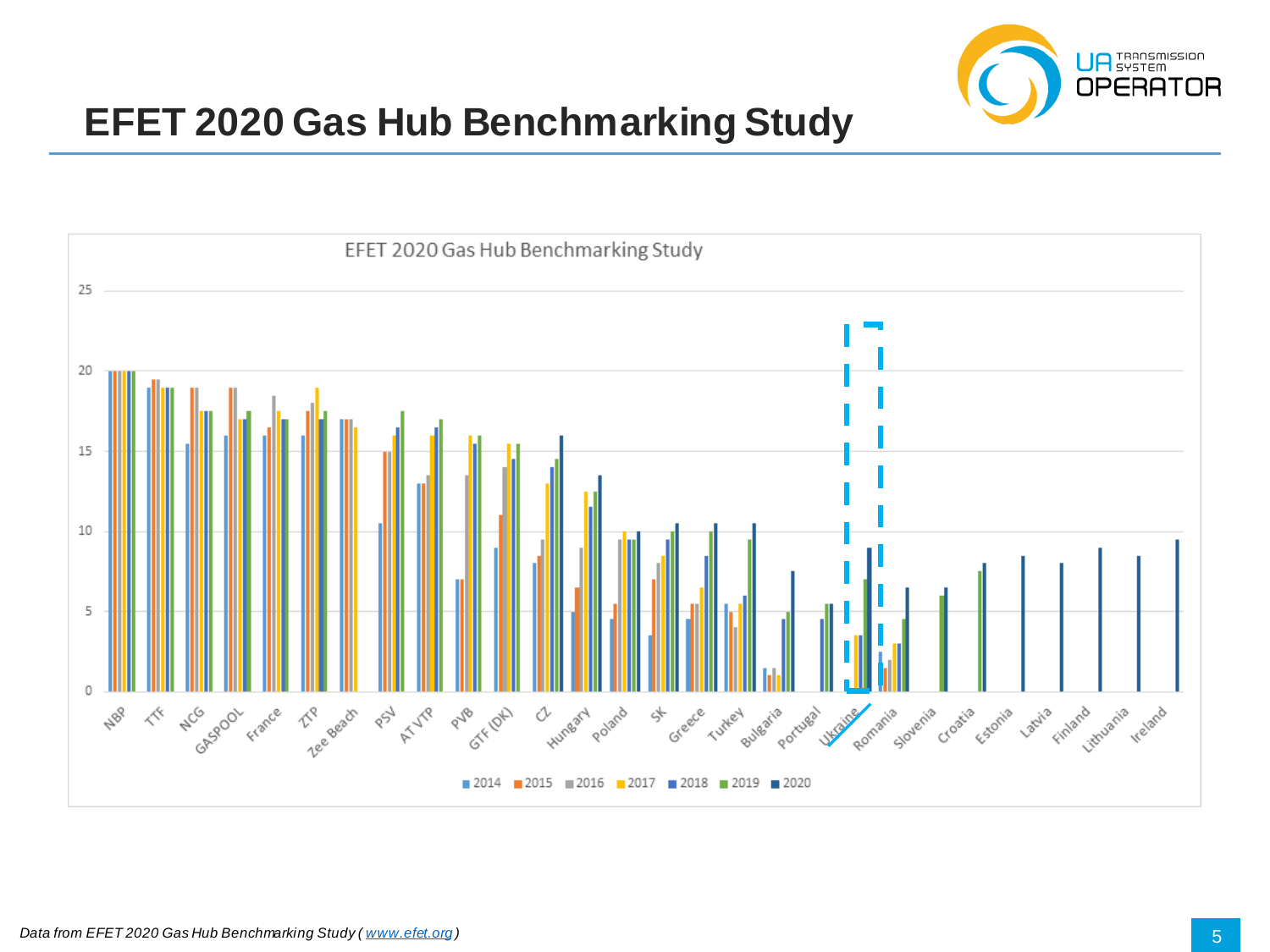

## **UA gas market overview**

**Key features on the Ukrainian gas market in 2020**

- The number of **active gas suppliers** in 2020 is **249**.
- The PSO Regulation has expired on 01.08.2020, which means that household consumers can freely choose their natural gas suppliers according to market principles.
- Total **natural gas traded** on Ukrainian VTP is **53,3 bcm.**
- Total **natural gas consumption** in Ukraine is **25,4 bcm.**
- **Churn rate** is **2,1.**

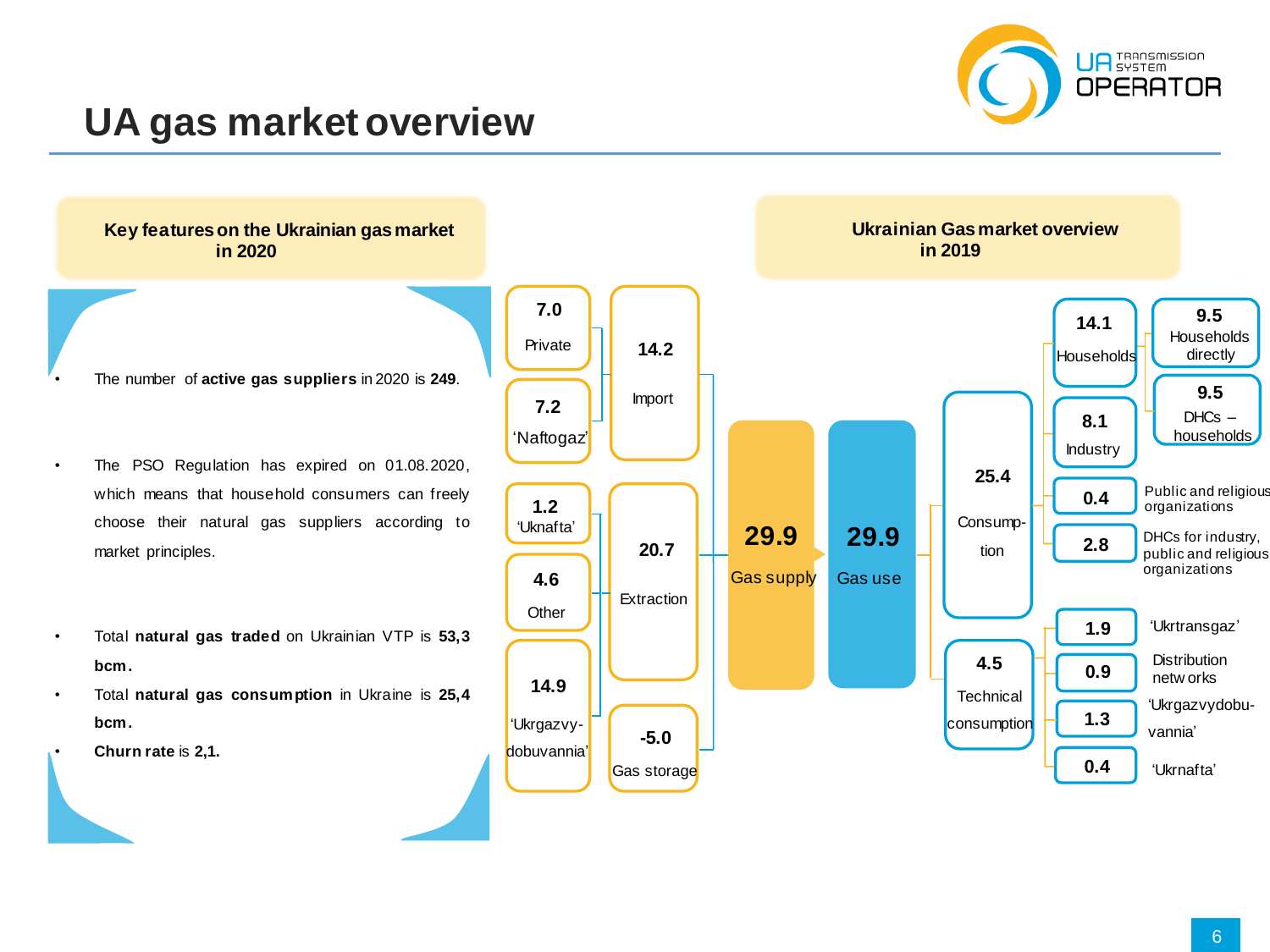

# **New transparency platform of UATSO to come**

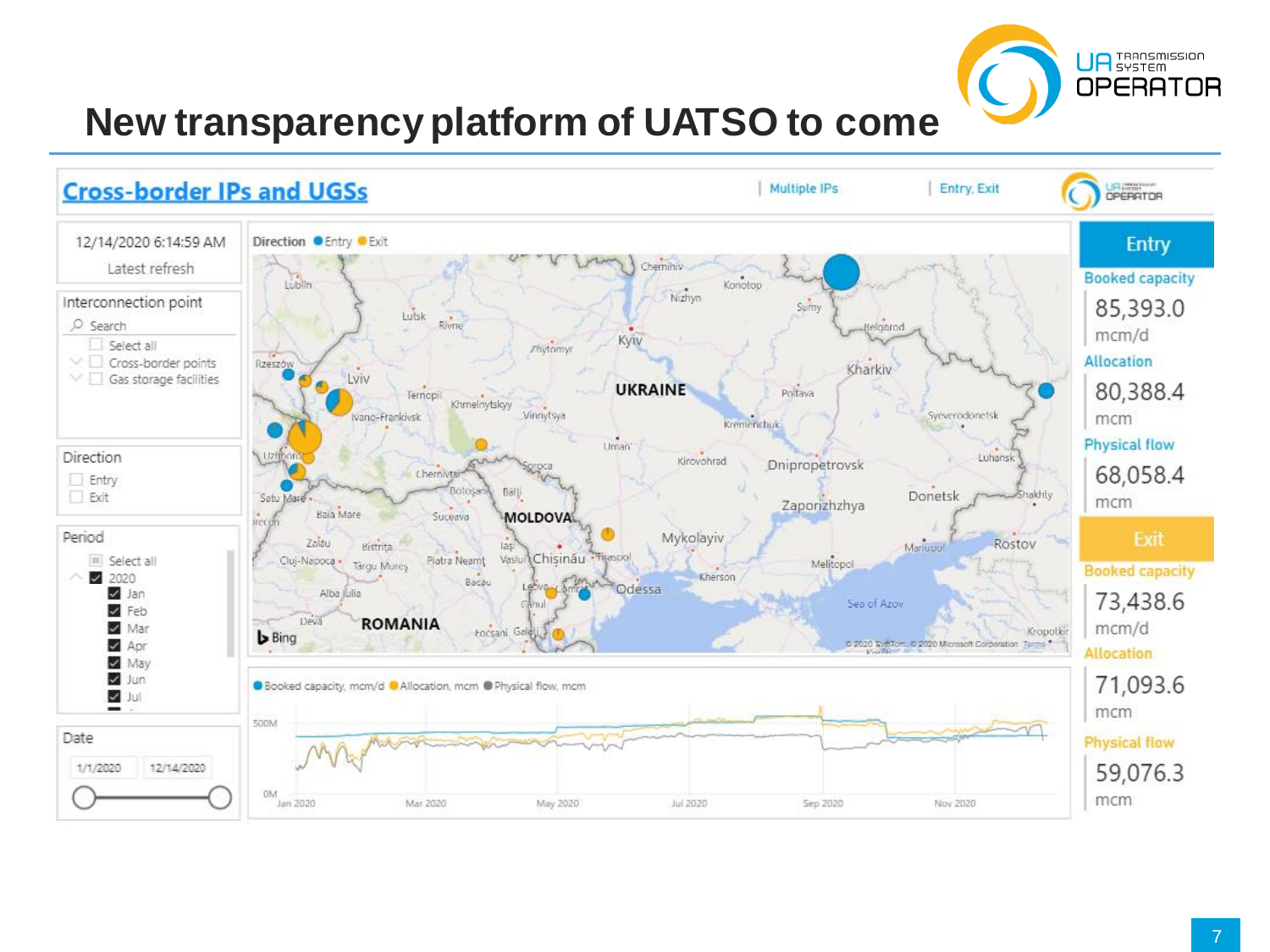

# **New transparency platform of UATSO to come**